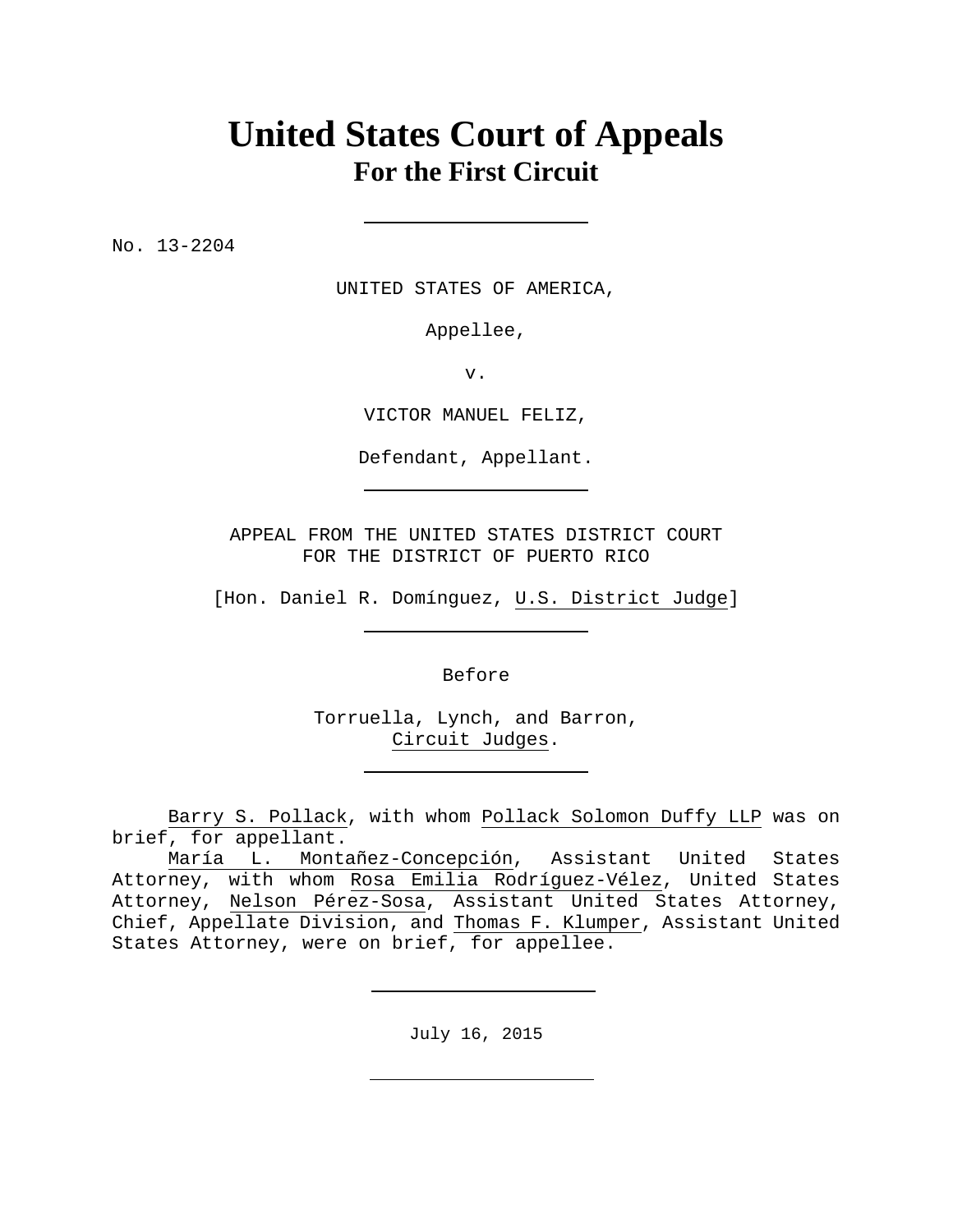**LYNCH**, **Circuit Judge**. At issue are the proper procedures for determining whether a confession is voluntary under Jackson v. Denno, 378 U.S. 368 (1964). The procedure followed by the trial court was based on an error, so we vacate the defendant's conviction and remand for further proceedings consistent with this opinion. See Sims v. Georgia, 385 U.S. 538, 544 (1967). Although issues under Miranda v. Arizona, 384 U.S. 436 (1966), existed earlier, they are not raised in this appeal.

Victor Feliz, a youth with no prior record, was convicted in December 2012 of possession of a firearm in furtherance of a drug trafficking crime, in violation of 18 U.S.C.  $\S$  924(c)(1)(A), and possession with intent to distribute cocaine base, in violation of 21 U.S.C. §  $841(a)(1)$ , (b)(1)(C). His conviction was based largely on two written confessions. Before trial, Feliz moved to suppress the confessions as involuntary, being induced by threats made to him as to repercussions to his mother and his young siblings if he did not confess.

The magistrate judge heard testimony from two police officers that the confessions were freely made, and, contrarily, from Feliz and his mother that the government had dictated to him his confessions, which he signed, after officers threatened his mother with deportation and his siblings with being put into state

 $- 2 -$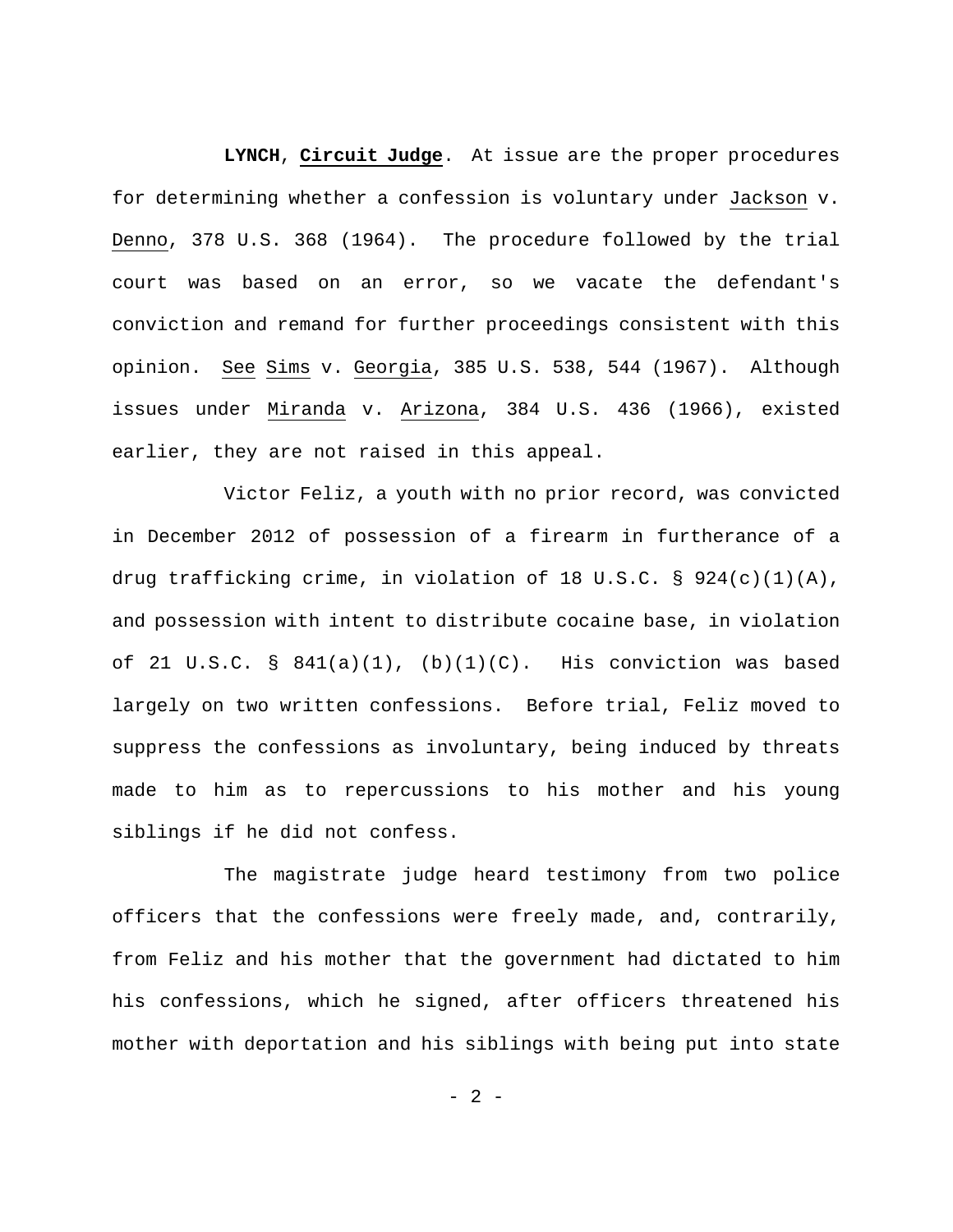custody. The magistrate judge recommended that the confessions be suppressed as involuntary. As relevant here, the government filed objections as to the magistrate judge's factual finding that the statements were dictated and the conclusion that the statements were involuntary.

The district court conducted a de novo hearing. There, the district court excluded the defense testimony about the circumstances of the confessions involving police pressure as hearsay. It then made a series of ambiguous statements to the effect that any issue about credibility going to the voluntariness of a confession was for the jury, not for the judge, to decide. Then, about two months later, it directly ruled and stated that it admitted the confessions into evidence, because, in its view, the record before it contained no evidence of coercion (having excluded that evidence on hearsay grounds). On review, we cannot conclude that the confessions were voluntary, because the district court erroneously excluded from consideration the critical evidence to the contrary. We vacate and remand. $1$ 

<sup>&</sup>lt;sup>1</sup> In light of this disposition, we do not reach Feliz's claim of sentencing error.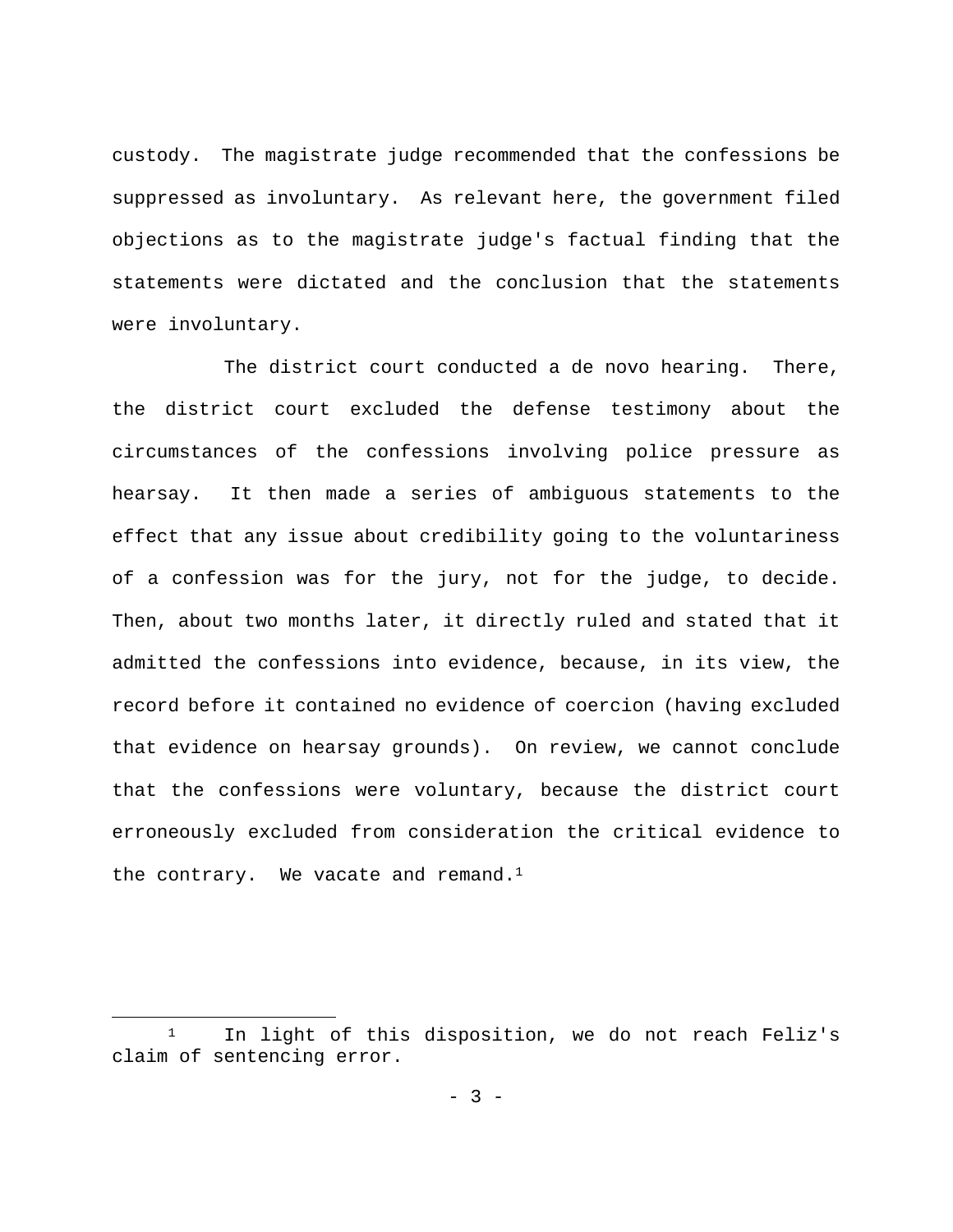#### A. Factual Background

On February 3, 2012, at 5:45 a.m., Puerto Rico police executed a search warrant2 at a home in Dorado, Puerto Rico.Five officers arrived at the house, where they found Feliz's mother, stepfather, minor sisters, and infant brother. Feliz himself, an eighteen-year-old with no criminal record, was not present. Feliz's stepfather Luis Rivera, the owner of the house, identified the bedroom in which Feliz had last stayed.The officers testified that they found a loaded pistol, more ammunition, eighty-seven capsules of cocaine base, and \$1,384 in cash in the bedroom.They arrested Rivera, Feliz's stepfather, for possessing a firearm without a license. They then transported Rivera and the rest of the family, including the two-year-old infant, to the police station.

At this point, the accounts of the police officers and Feliz's family diverge. According to the police officers, as the

I.

<sup>&</sup>lt;sup>2</sup> The search warrant was based on a tip from an informant and subsequent observation of Feliz at the home by Puerto Rico police officers. In the district court, Feliz sought a Franks hearing, arguing that the affidavit accompanying the search warrant contained material facts that were false or made with reckless disregard for their truth. See Franks v. Delaware, 438 U.S. 154 (1978). The district court denied the motion on September 15, 2012, and Feliz has not appealed that decision.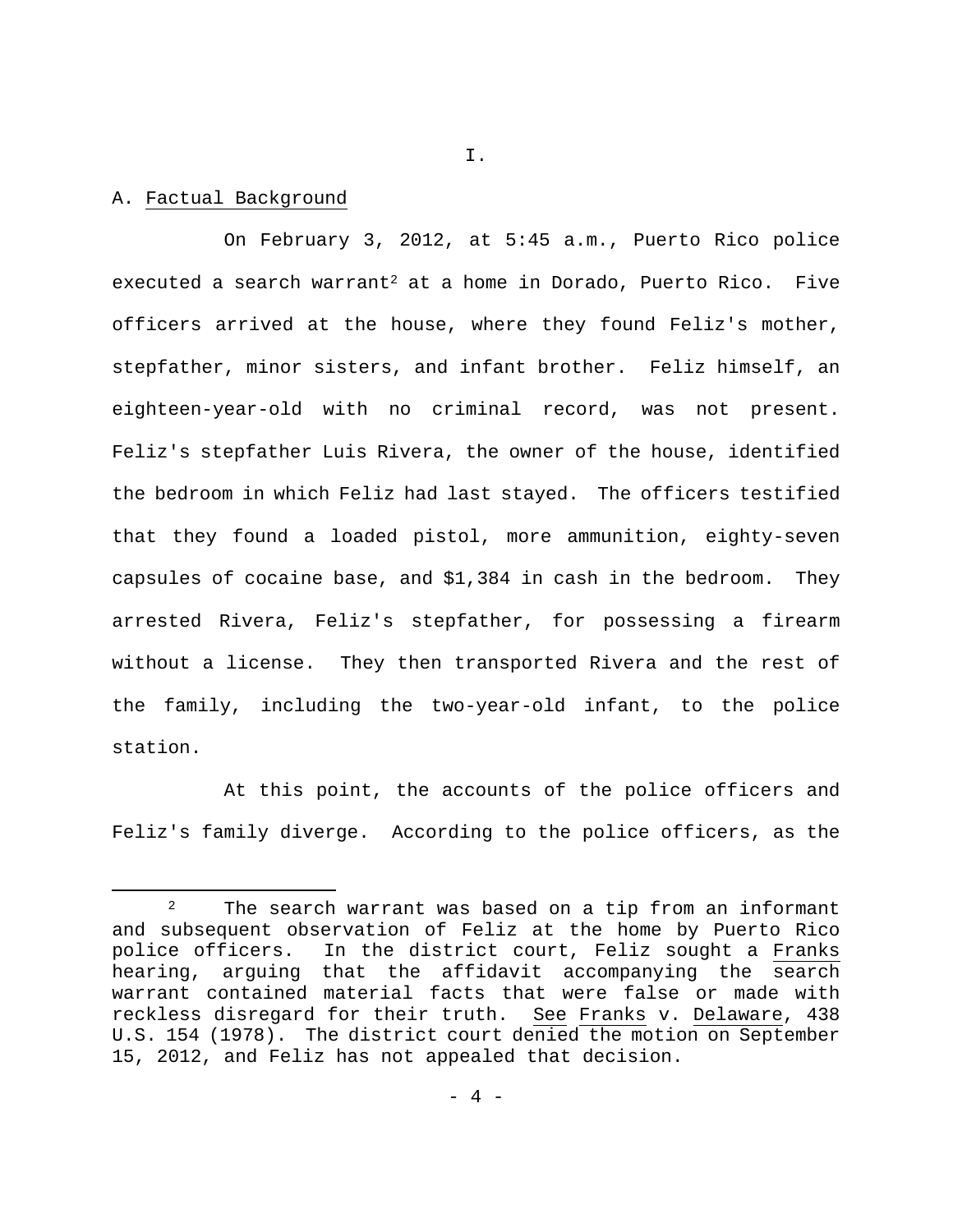officers got into their patrol cars, Feliz appeared and approached the house. One of the officers, Agent José Vélez, left his car, gave Feliz a Miranda warning, arrested him, and drove him to the police station.At the station, Agent Vélez again gave Feliz the Miranda warnings, this time verbally and in writing. Feliz signed that he understood his Miranda rights, and then, around 7:30 a.m., the police say he wrote a confession on the reverse side of the Miranda form. The confession stated that Feliz owned the gun, drugs, and money, and that his family did not know of them.Feliz also signed a property seizure form.

The police officers say they then took Feliz to the office of the federal Bureau of Alcohol, Tobacco, and Firearms (ATF) in San Juan for DNA testing. Agent José López, an officer of the Puerto Rico police participating in an ATF task force, conducted the testing. Feliz began crying and confessing again. Agent López immediately gave Feliz a verbal Miranda warning, told Feliz to stop, and had Feliz read and sign a written Miranda form. Feliz then again wrote a confession on the reverse side of the Miranda form, around 2:30 p.m. This second, more detailed confession explained that Feliz obtained the firearm for protection while selling drugs, and that he began selling drugs to provide for his ten-month-old son while Feliz was unemployed.

- 5 -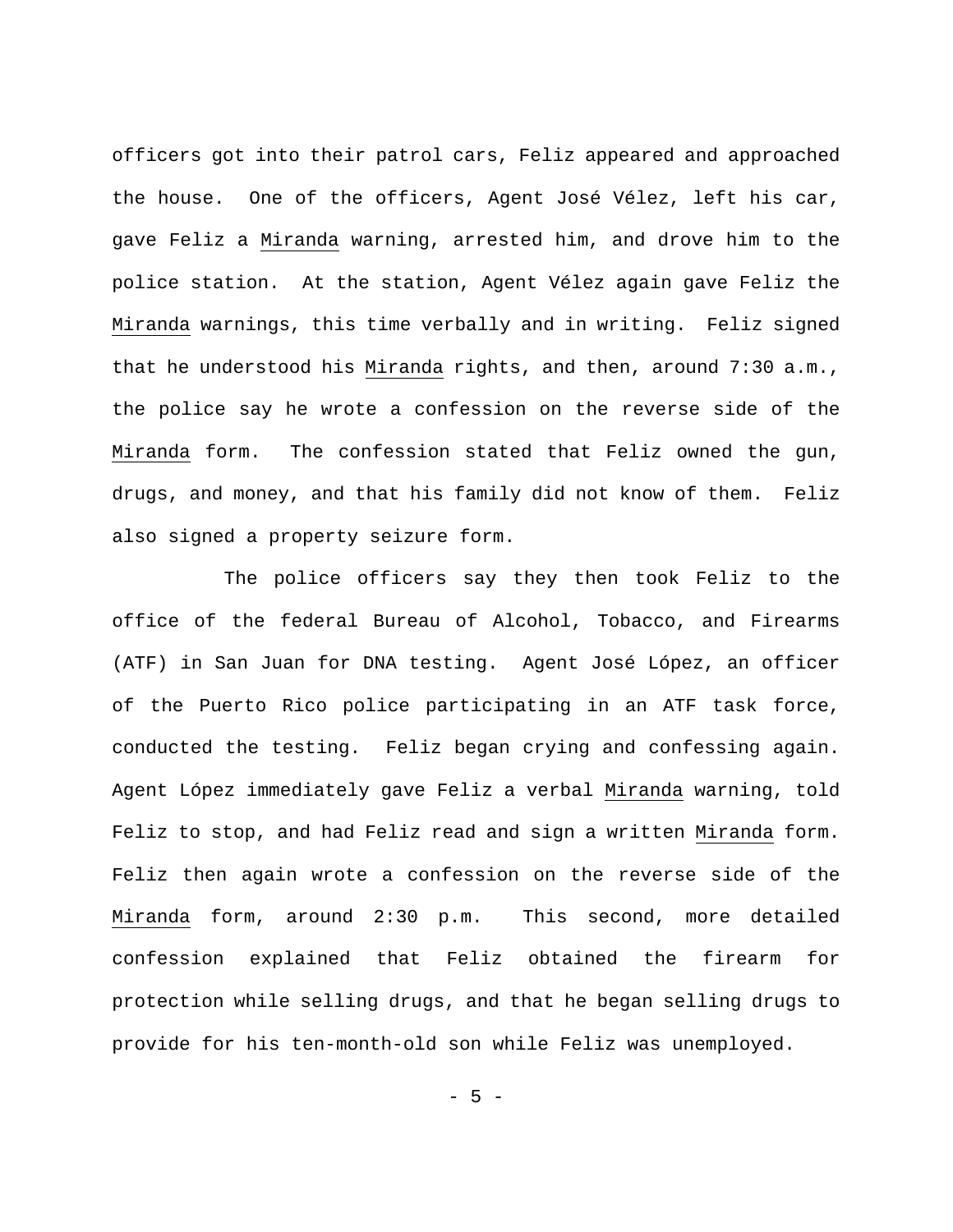Feliz and his mother, Hortencia Feliz, recounted a different tale. According to them, after the search of the house, the police officers told Feliz's mother to call Feliz. She did. Feliz missed her call, but soon returned it. One of the officers took the phone from his mother to speak with Feliz.The officer told Feliz to turn himself in, because "all of that" was his. The officer also threatened Feliz that, if he refused to turn himself in, his siblings would be sent to the custody of the Department of Family Affairs.Feliz's mother was audible to Feliz, crying in the background.Hortencia confirmed his account.

Feliz turned himself in to the police at the station, where officers walked him past his family and into an interrogation room. One of the officers told him that if he failed to confess, his mother, a Dominican national, would be deported.Agent Vélez then dictated the first confession to Feliz.After Feliz wrote out the confession, Agent Vélez told Feliz to sign the Miranda form, presenting it as an afterthought and without giving Feliz the opportunity to read it.

Later, in the ATF office's interrogation room, Agent López threatened Feliz that if he did not confess again, his mother would be deported and sisters removed to the custody of the state.

- 6 -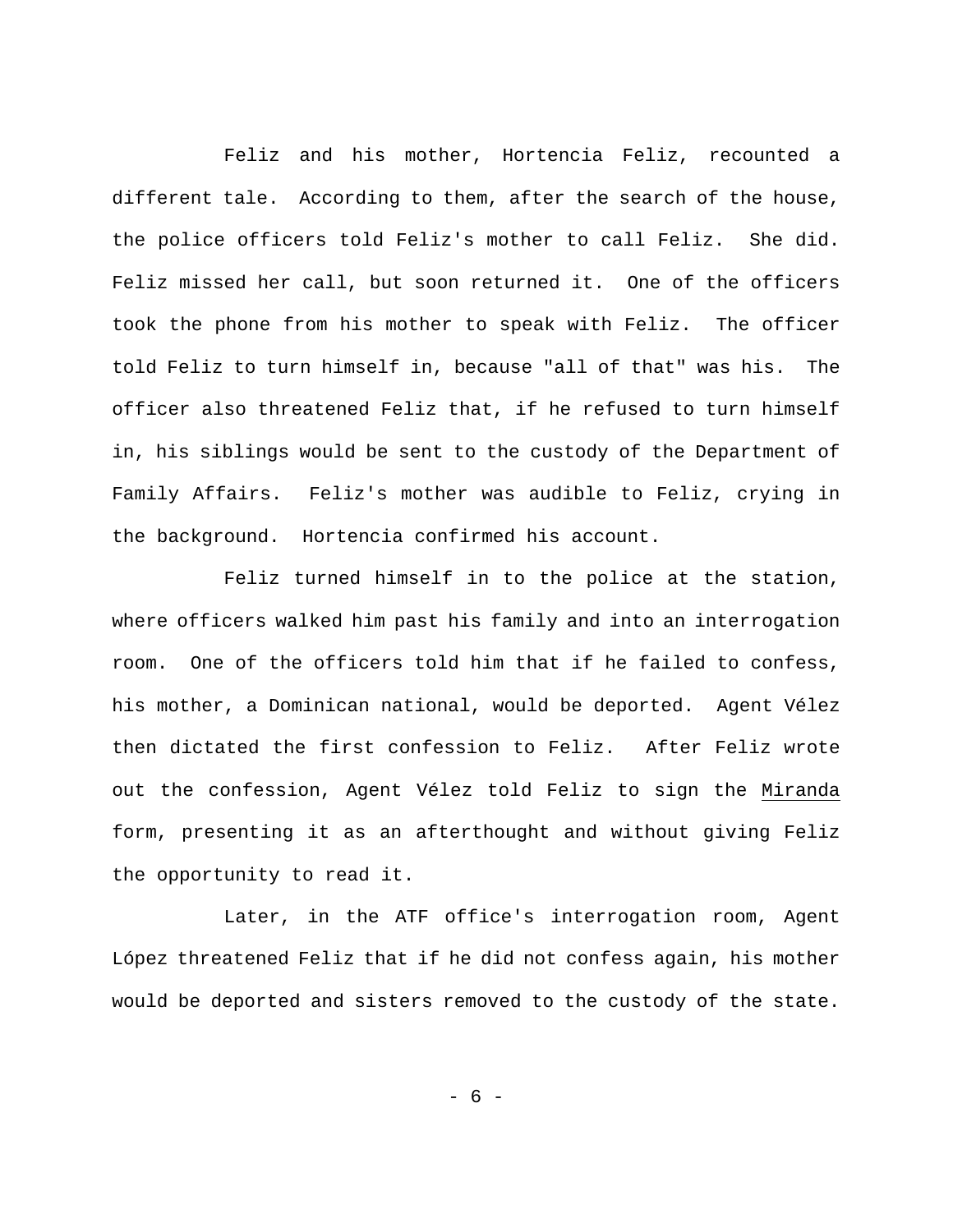Agent López dictated the second, more detailed confession to Feliz. Feliz signed the second Miranda waiver.

#### B. Magistrate Judge Proceedings

The government filed a criminal complaint against Feliz on February 3, 2012, charging him with possession of a firearm in furtherance of a drug trafficking crime, in violation of 18 U.S.C. § 924(c), and possession with intent to distribute cocaine base, in violation of 21 U.S.C. § 841(a)(1). A grand jury indicted Feliz on the same two counts, along with a forfeiture allegation, on March 1, 2012.Feliz entered a plea of not guilty.

On April 16, 2012, Feliz moved to suppress the Miranda warnings and waiver form, his statements written on the back of those forms, and the evidence seized from his home, which he argued had been planted by the police.The district court referred the motion to a magistrate judge on May 4, 2012.

On June 7, 2012, the magistrate judge held a suppression hearing. Agent Vélez and Agent López testified for the government, and Feliz, Rivera, and Feliz's mother Hortencia testified for the defense.Feliz's sister also testified for the defense, saying that she saw the police officers bring a black bag into the house on the day of the search.

- 7 -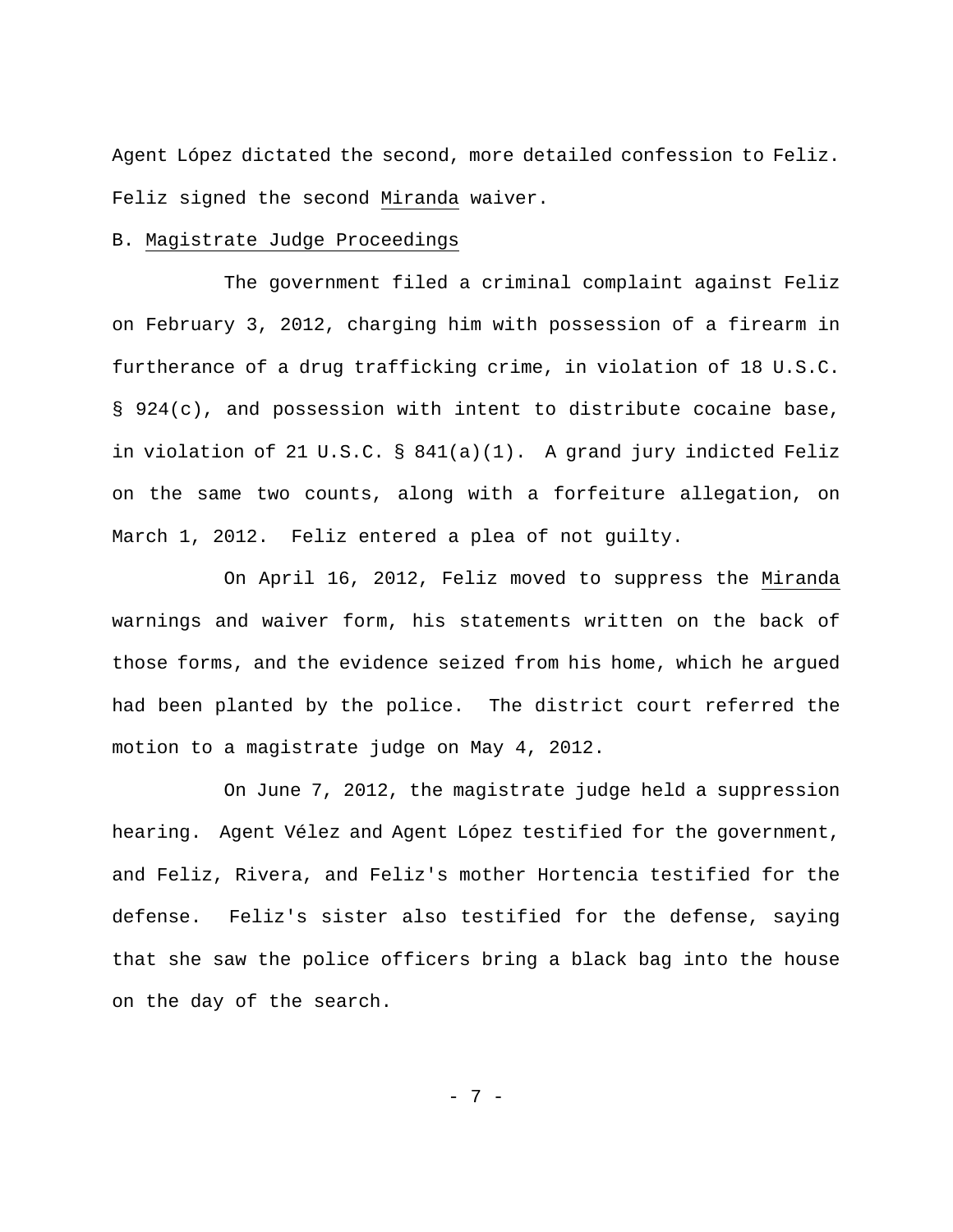On June 20, 2012, the magistrate judge issued a Report and Recommendation. The judge found that, "after observing their demeanor and noting their consistency, as well as that of the other witnesses," "the testimony of Defendant Feliz and his family members" was credible. The magistrate judge credited that testimony over the testimony of the police officers.

Applying the law to the version of events offered by the Feliz family, the magistrate judge recommended that both confessions be suppressed because neither was made voluntarily. Feliz did not waive his Miranda rights before making the first statement. He also made the statement under "intense psychological pressures": the threatened deportation of his mother and removal of his sisters from their family, and the fact that his entire family was in police custody and at the police station. The second confession was involuntary for the same reasons.

The magistrate judge recommended denial of the motion to suppress the physical evidence**,** concluding that "whether that evidence was possessed or planted is a question for the jury." However, the judge "doubt[ed] whether Feliz ever possessed any of it." The Feliz family's testimony indicated that Feliz had not lived in the house for months prior to the search, that his younger sister lived in the room at the time of the search, that the agents

- 8 -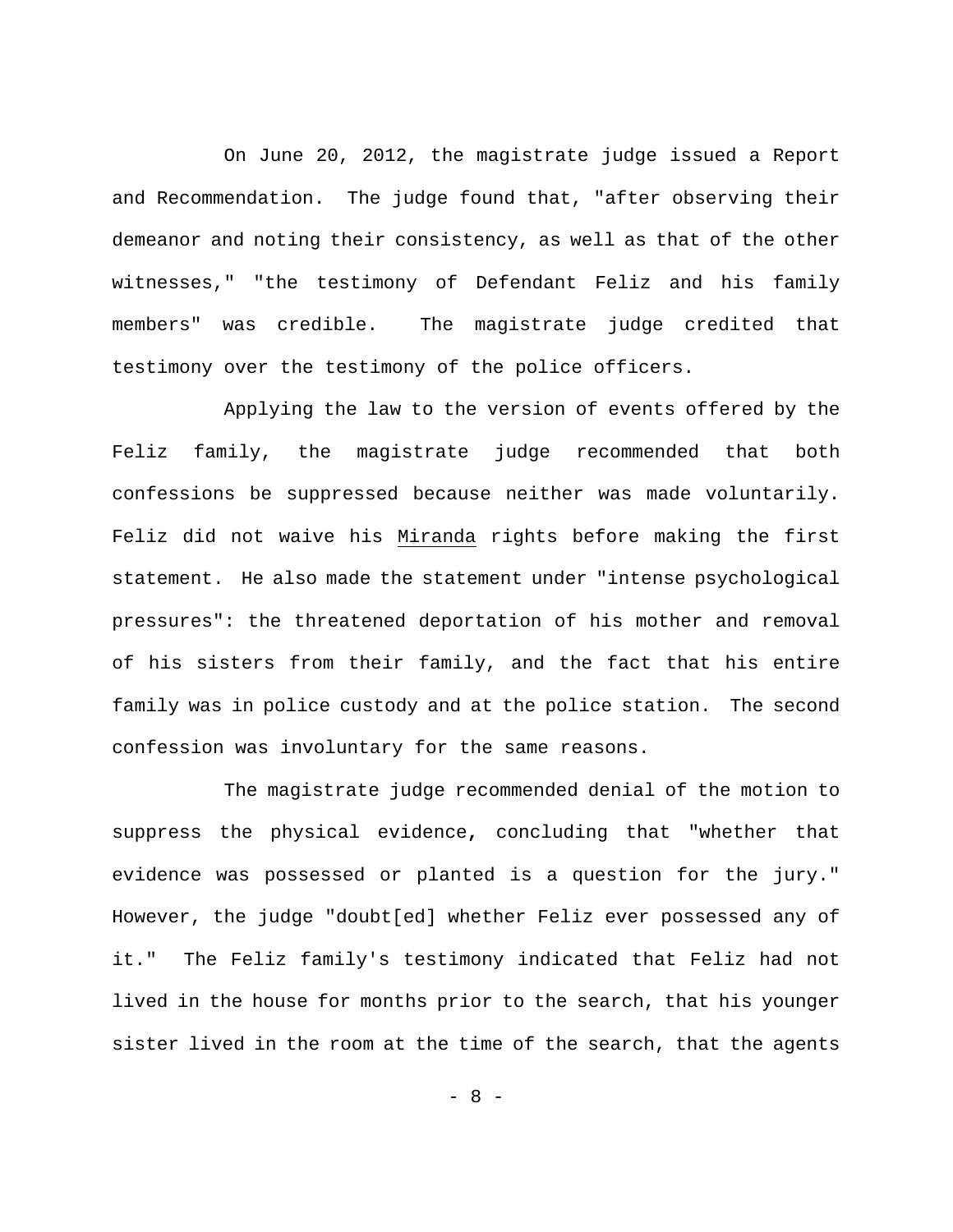"found" the gun in a laundry hamper minutes after entering the home and outside the presence of any of Feliz's family, and that the agents took no photographs of the crime scene and did not test the gun or drugs for fingerprints. Feliz's mother and sister each testified that they saw the police bring a duffle bag into the house.

Feliz did not object to the Report and Recommendation, but the government did on July 3, 2012.The government objected to the factual findings that Feliz's statements were made before he received the Miranda warnings form and simply followed the dictation of the police officers. It also objected to the finding that Feliz did not live at the house in Dorado, Puerto Rico.The government concordantly objected to the conclusion that the confessions were made involuntarily and should be suppressed.

### C. District Court Proceedings

The district judge held a de novo hearing on July 6, 2012. The district court heard from Agent Vélez and Agent López, as well as Rivera and, initially, Hortencia. Hortencia began describing the first threat by the agent over the phone to her son, that an officer told Feliz that his siblings were "all going to the Department of the Family." The district court sustained a hearsay objection and cut off the line of questioning. The

- 9 -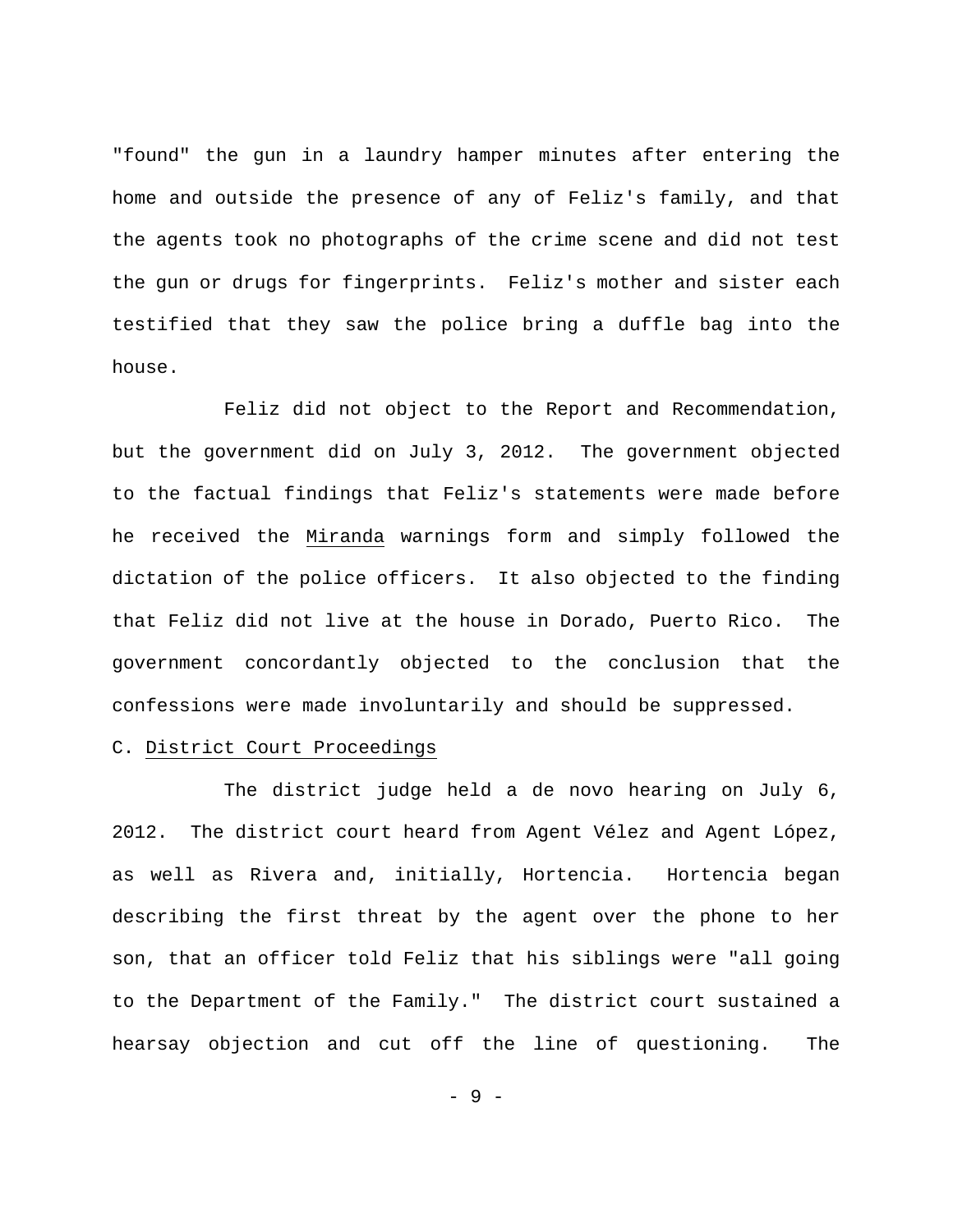district court said, "This is hearsay. . . . [I]f you want that proof to come in, you have to Subpoena the police."The district court rejected defense counsel's attempts to argue that a hearsay exception applied, saying, "If you want all these hearsay statements to come in, you have to Subpoena the police." In its view, the defense should have subpoenaed the police officer who allegedly spoke to Feliz by phone and had not testified at either hearing. The court similarly excluded Hortencia's account of the police officer's dealings with Feliz at the police station as hearsay.

When the defense tried to call Feliz's sister to testify, the government objected on relevance grounds, because her testimony would be relevant to whether the drugs were planted, but not to whether Feliz's statements were voluntary. The district court observed that Feliz did not object to the magistrate judge's decision on the physical evidence. At the conclusion of that colloquy, the district judge said:

> The issue here you are fighting is the statements of the defendant. And the evidence that I am hearing puts the so-called statement of the defendant in the realm of credibility. And if it is in the realm of credibility, this Judge cannot decide it. That is going to belong to the jury. . . . By the evidence I have heard, you can produce seven witnesses here that say, no, he didn't give that

> > - 10 -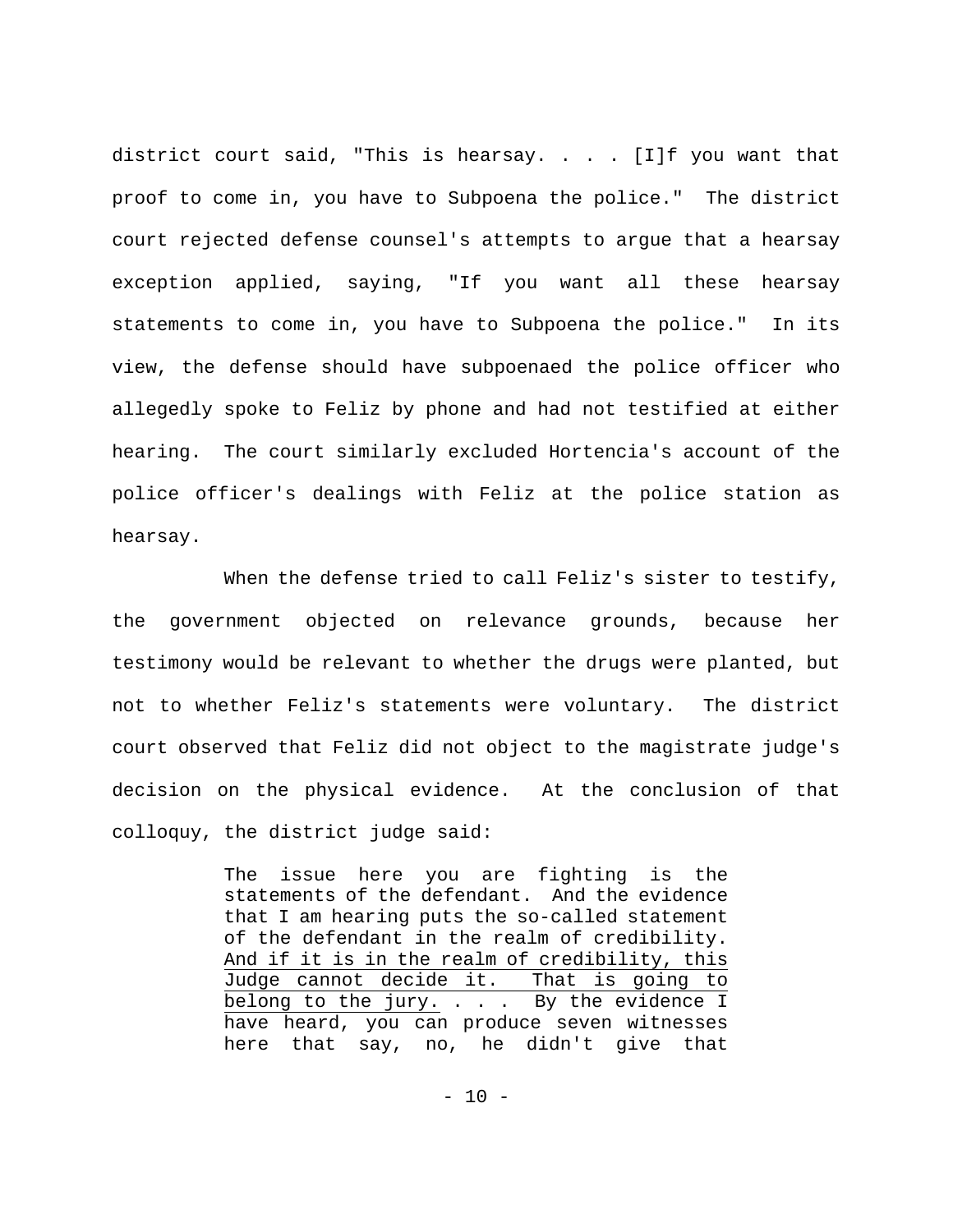statement. And the United States will produce seven more that say, yes, it is voluntary. . . . I cannot suppress a matter that is in the realm of credibility. (emphases added).

Defense counsel replied, "Then, Judge, at this time we rest and we move forward." Neither Feliz's sister nor Feliz himself testified at the de novo hearing.

The judge immediately concluded: "Well, if that is the case, then the Judge finds that the matter of the statements of the defendants fall in the realm of credibility. And, therefore, they belong to the jury. . . . This doesn't belong to me." (emphasis added).The judge did not make an express finding at the hearing that the confession was made voluntarily.

The district court then considered Feliz's bail. On June 8, 2012, the magistrate judge had reviewed Feliz's bail and released him on a \$10,000 bond. The district court had held a de novo bail hearing on June 20.After hearing more evidence at the suppression hearing, the district court concluded that Feliz should be detained. When discussing the weight of the evidence, the district court said that the confessions seemed "valid because they have too much detail."

On September 15, 2012, the district court entered a written order denying the suppression motion. It stated that "no

 $-11 -$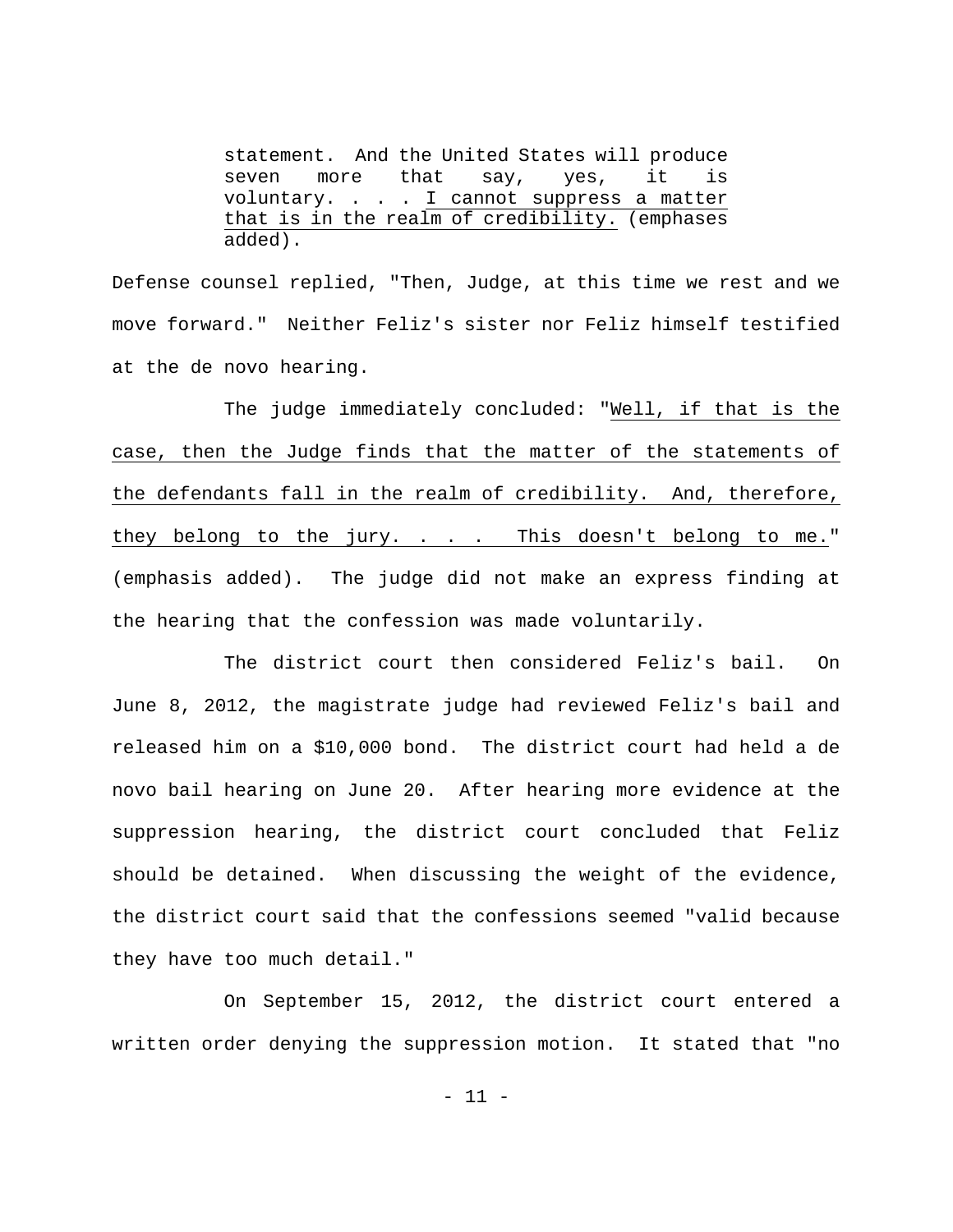evidence was submitted that Feliz was coerced by the state police." Evidence to the contrary on which the magistrate judge relied "was not reiterated in the hearing before the undersigned."The court also noted that the confessions signed by Feliz, including a Miranda warning, were written in his own handwriting, and the second was "replete with details."The court added that phone calls Feliz made from prison suggested a "consciousness of guilt," so it found that "the credibility of the police officers executing the search warrant is . . . much more reliable and trustworthy than Feliz' [sic] mother's and step-father's version of the relevant facts."

Nonetheless, the court continued, "there remains an issue of credibility," so "the Court allows Feliz, if he so chooses, to present the issue of voluntariness of his confession to the jury at trial."

Feliz's jury trial began on December 3, 2012. On December 10, Feliz moved in limine to exclude his confessions. In court the next day, the court began discussing the motion by saying that "whether this was a confession that was coerced or not coerced, that is an issue [] for the jury to decide."Defense counsel explained that he filed the second motion "because the record of the case is not clear as to whether or not [the district

- 12 -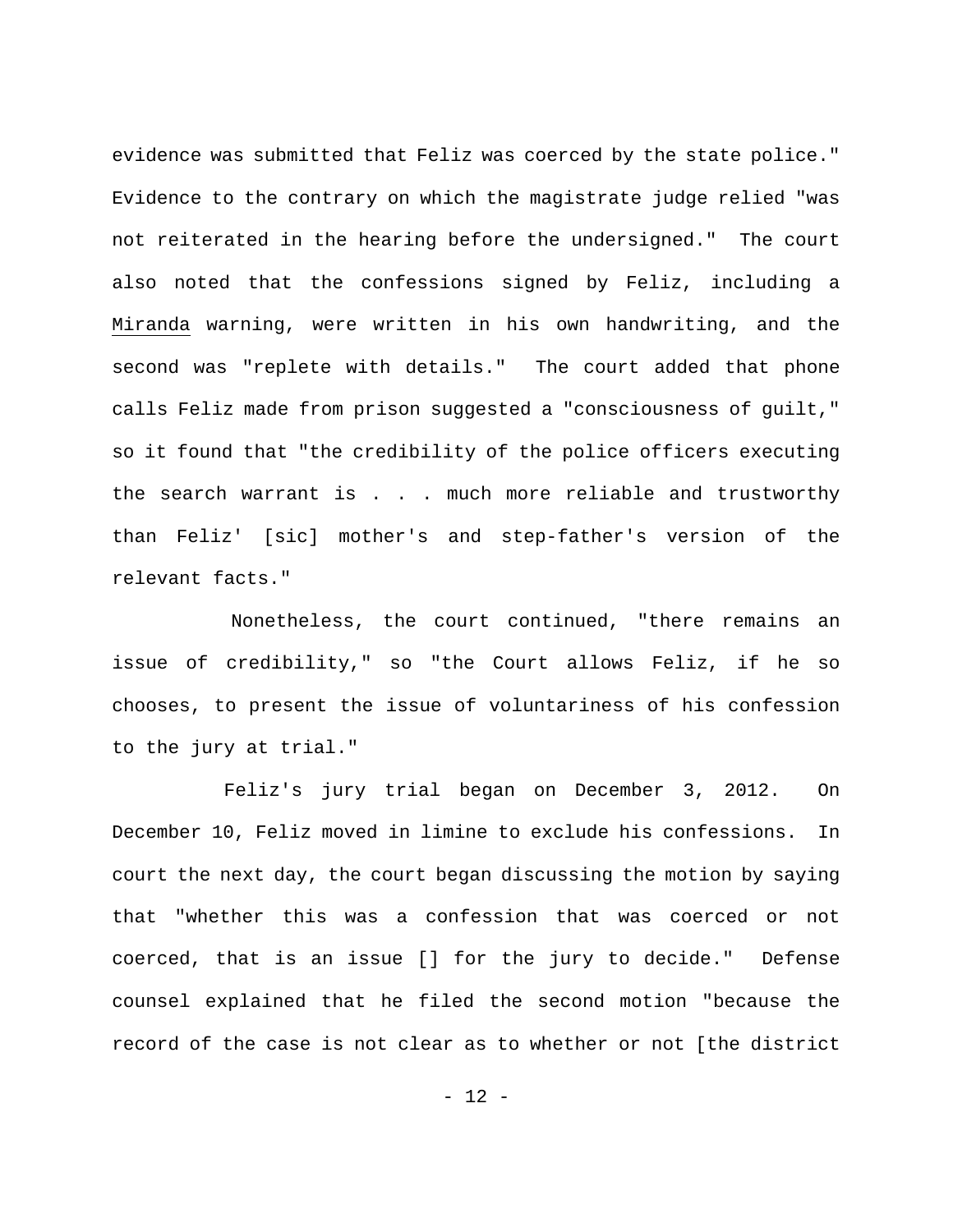court] actually overturned the report and recommendations, which we understand that [the district court] did, but it is not shown on the record."The district court replied,

> The Court, I thought, made it very clear that I thought that my impression was that the confession was not coerced, but I think that this is an issue of credibility, which may be repeated to the jury. All right? That is my determination. . . . I even made an analysis of certain letters that I thought were repeated constantly in the same fashion, meaning to me that there was no coercion.

At trial, the district court admitted the confessions and instructed the jury to "decide (1) whether Victor Manuel Feliz made the statement[s], and (2) if so, how much weight to give [them]."

On December 18, 2012, the jury convicted Feliz on both counts.On September 3, 2013, the district court sentenced Feliz to eighty-seven months imprisonment: sixty months on Count 1 and twenty-seven months on Count 2, served consecutively, along with five years of supervised release. This appeal followed.

II.

Feliz challenges the district court's denial of his motion to suppress his statements as involuntary. We review the district court's factual findings and credibility determinations

- 13 -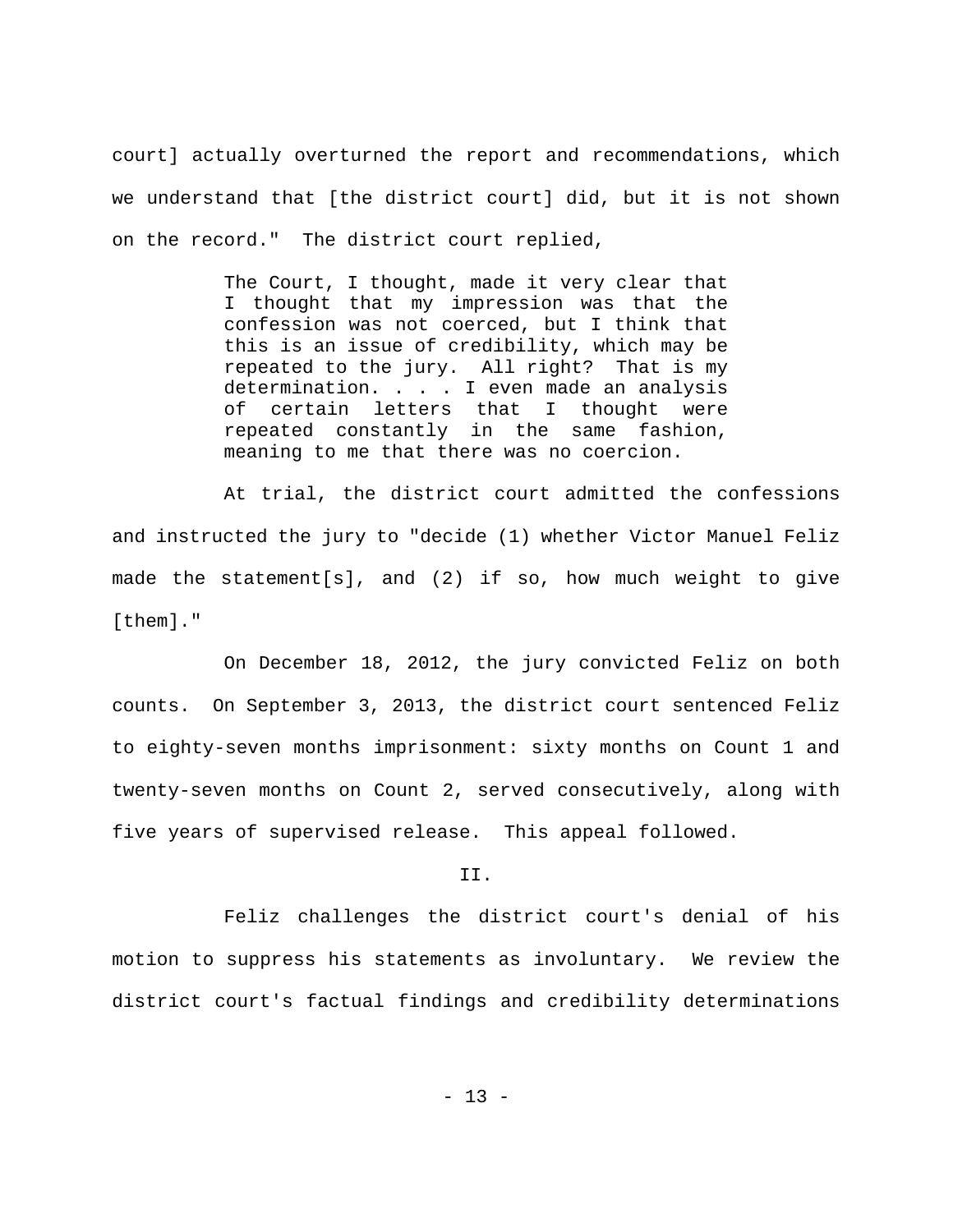for clear error, and its conclusions of law de novo. United States v. Awer, 770 F.3d 83, 89 (1st Cir. 2014).

Feliz offers two arguments. First, he argues the district court did not actually decide the voluntariness of the confessions as it was required to do. Second, he argues that the district court's later written voluntariness decision cannot be sustained. Because the district court belatedly did rule the statements were voluntary, we focus ultimately on the second point. A. Did the District Court Decide the Issue?

The Constitution prohibits admission of a coerced confession to prove a defendant's guilt. United States v. Jacques, 744 F.3d 804, 809 (1st Cir. 2014) (citing Dickerson v. United States, 530 U.S. 428, 433 (2000)); United States v. Faulkingham, 295 F.3d 85, 90 (1st Cir. 2002). Accordingly, in federal courts, trial judges are tasked with determining the voluntariness of a conviction before trial. See 18 U.S.C. § 3501(a); Crane v. Kentucky, 476 U.S. 683, 687-88 (1986); United States v. Hughes, 640 F.3d 428, 438 (1st Cir. 2011); see also Jackson, 378 U.S. at 376-79. The voluntariness inquiry probes "the physical and psychological environment that yielded the confession," a "purely legal question." Crane, 476 U.S. at 688-89. The trial judge considers "the totality of the circumstances, including both the

- 14 -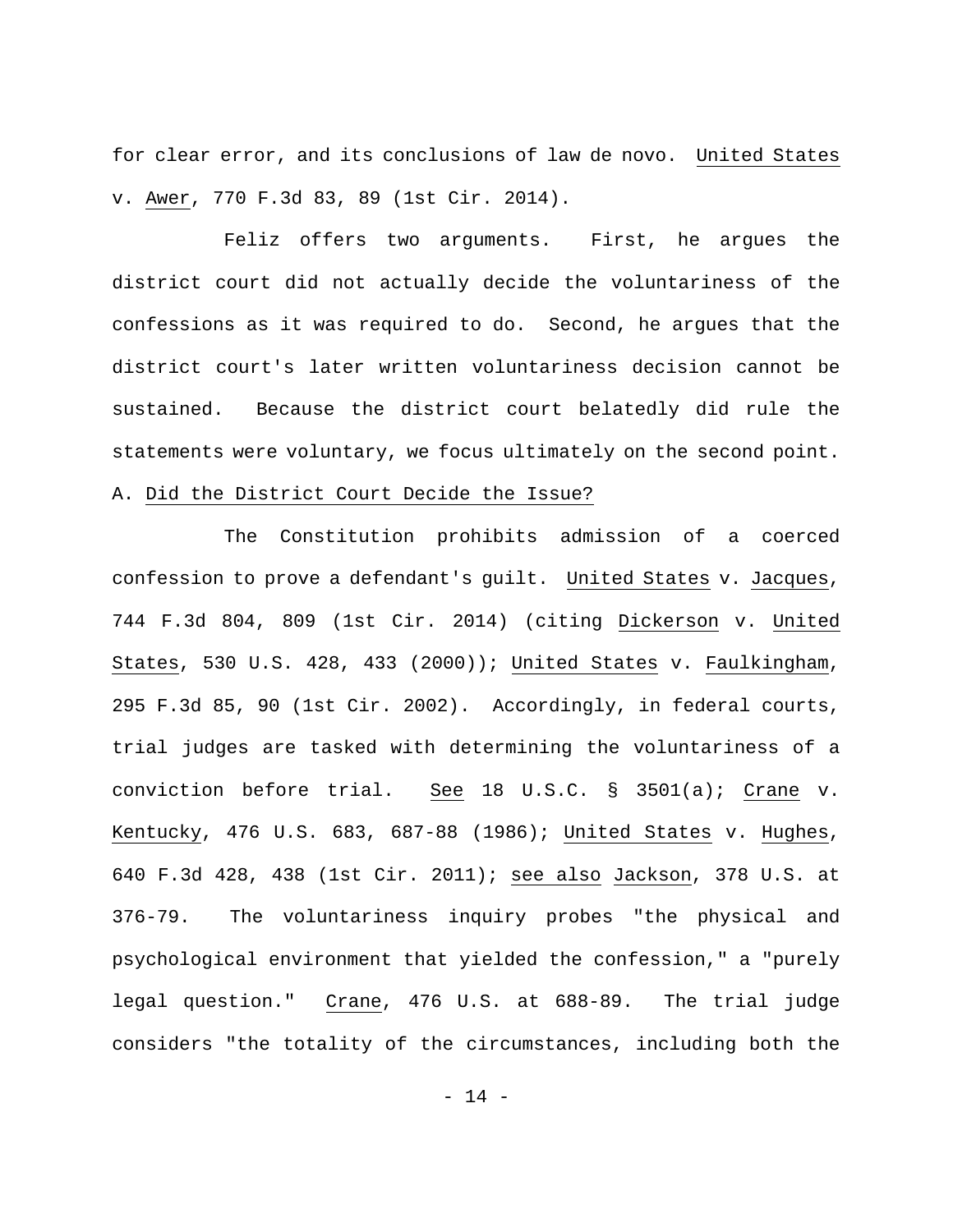nature of the police activity and the defendant's situation" to decide "whether the will of the defendant had been overborne so that the statement was not his free and voluntary act." Jacques, 744 F.3d at 809 (citations and internal quotation marks omitted).

This decision is for the judge because a jury "may find it difficult to understand the policy forbidding reliance upon a coerced, but true, confession." Jackson, 378 U.S. at 382. As the Supreme Court has explained, "[t]hat a trustworthy confession must also be voluntary if it is to be used at all, generates natural and potent pressure to find it voluntary." Id. Accordingly, letting a jury make both the voluntariness and credibility findings risks letting "matters pertaining to the defendant's guilt . . . infect the jury's findings of fact bearing upon voluntariness, as well as its conclusion upon that issue itself." Id. at 383; see Lego v. Twomey, 404 U.S. 477, 485 (1972) ("[W]e feared [in Jackson] that the reliability and truthfulness of even coerced confessions could impermissibly influence a jury's judgment as to voluntariness."). The burden of proof is on the prosecution to show by a preponderance of the evidence to the judge that the confession was voluntary. See Lego, 404 U.S. at 489; United States v. Hufstetler, 782 F.3d 19, 22 (1st Cir. 2015).

- 15 -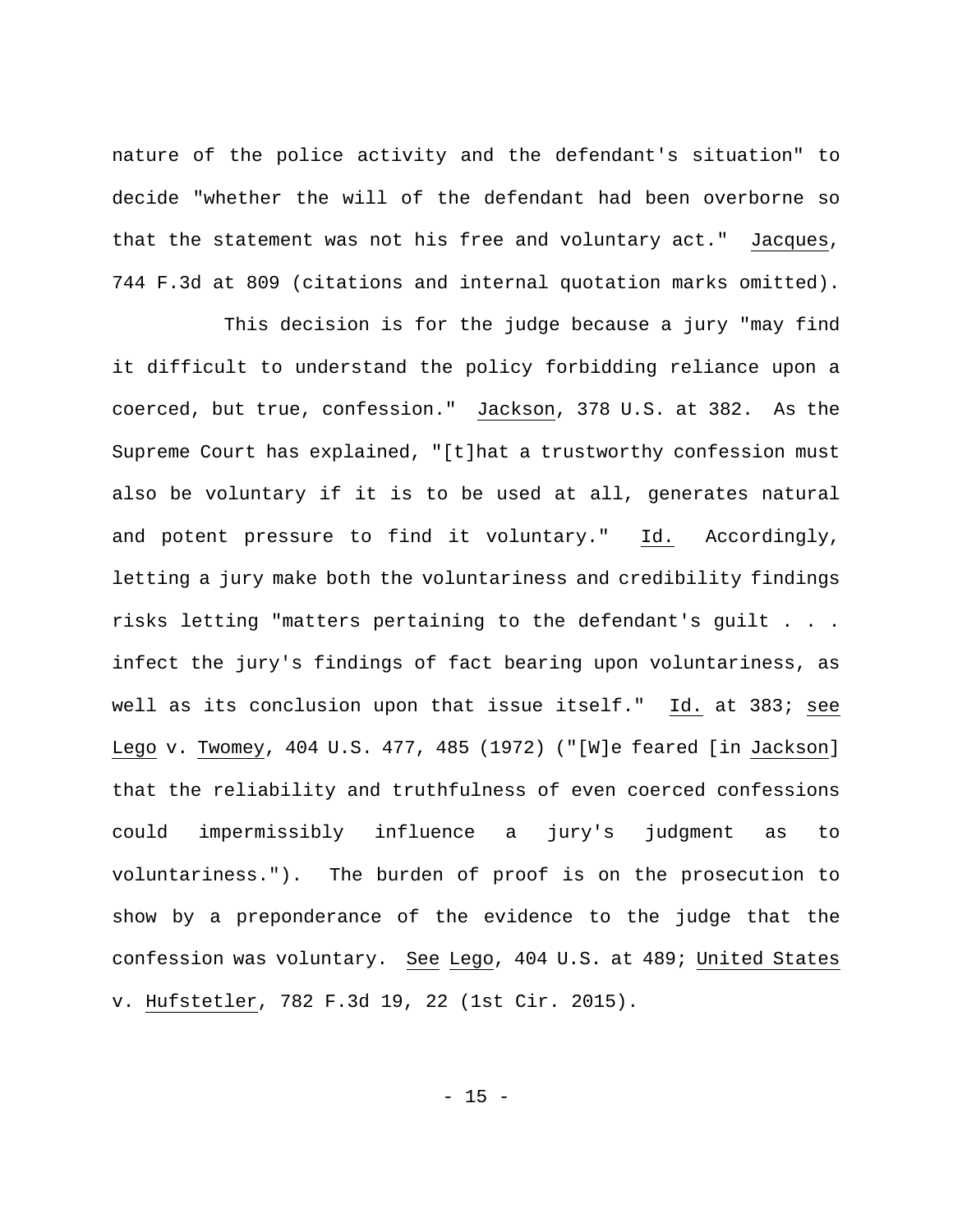Once the trial judge renders a "clear-cut determination that the confession . . . was in fact voluntary," the defendant generally retains the freedom to "familiarize a jury with circumstances that attend the taking of his confession, including facts bearing upon its weight and voluntariness." Lego 404 U.S. at 483, 486. That is so because the jury is empowered to "assess the truthfulness of confessions," id. at 485 -- their credibility -- as part of their decision on "the ultimate factual issue of the defendant's guilt or innocence." Crane, 476 U.S. at 689; see 18 U.S.C. § 3501(a); Fed. R. Evid. 104(e).

Feliz argues that the district judge never made the required finding of voluntariness, instead deferring the issue for the jury. The government contests Feliz's reading of the record, but it does not argue that such a deferral would be lawful.

The magistrate judge recommended that the district judge find that the confessions were involuntary. The district judge conducted a de novo hearing and exercised his authority to make a de novo determination, as the law permits. See 28 U.S.C. § 636(b)(1); United States v. Lawlor, 406 F.3d 37, 40 (1st Cir. 2005) (citing United States v. Raddatz, 477 U.S. 667, 676 (1980)). At the conclusion of the hearing, the district judge said only that "the matter of the statements of the defendant fall[s] in the

- 16 -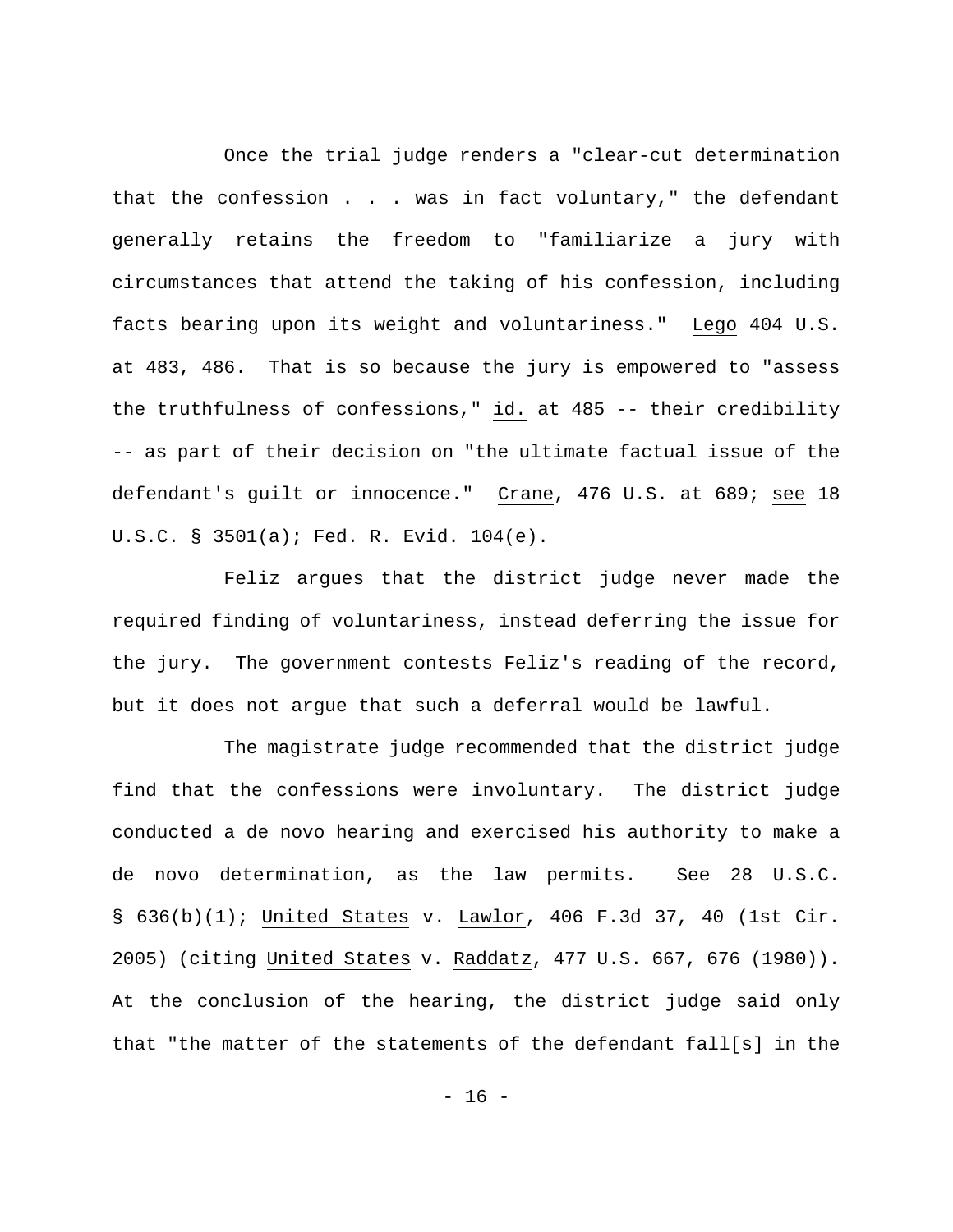realm of credibility," without making a voluntariness finding. In his written opinion denying the motion to suppress, the district judge concluded that there was no evidence of coercion, but also that "there remains an issue of credibility," so Feliz may "present the issue of the voluntariness of the confession to the jury at trial."The district court only clearly explained that the confessions were voluntary when denying Feliz's motion in limine at trial.

The district court's decisions are not a model of clarity. And we cannot merely extrapolate from the fact that the district court denied the suppression motion: that fact could mean either that the court made the proper voluntariness finding or that the court made no finding and deferred the issue to the jury. Cf. Jackson, 378 U.S. at 378-80. Similarly, while the district court accurately observed that the jury may decide issues of credibility, it also used the term "credibility" to describe its own analysis.Any rule that requires the voluntariness of a confession to be decided by the jury and not the judge when a witness's credibility is at issue is erroneous under Jackson v. Denno.

Only immediately before the opening statements at trial did the district court unequivocally conclude that the confessions

- 17 -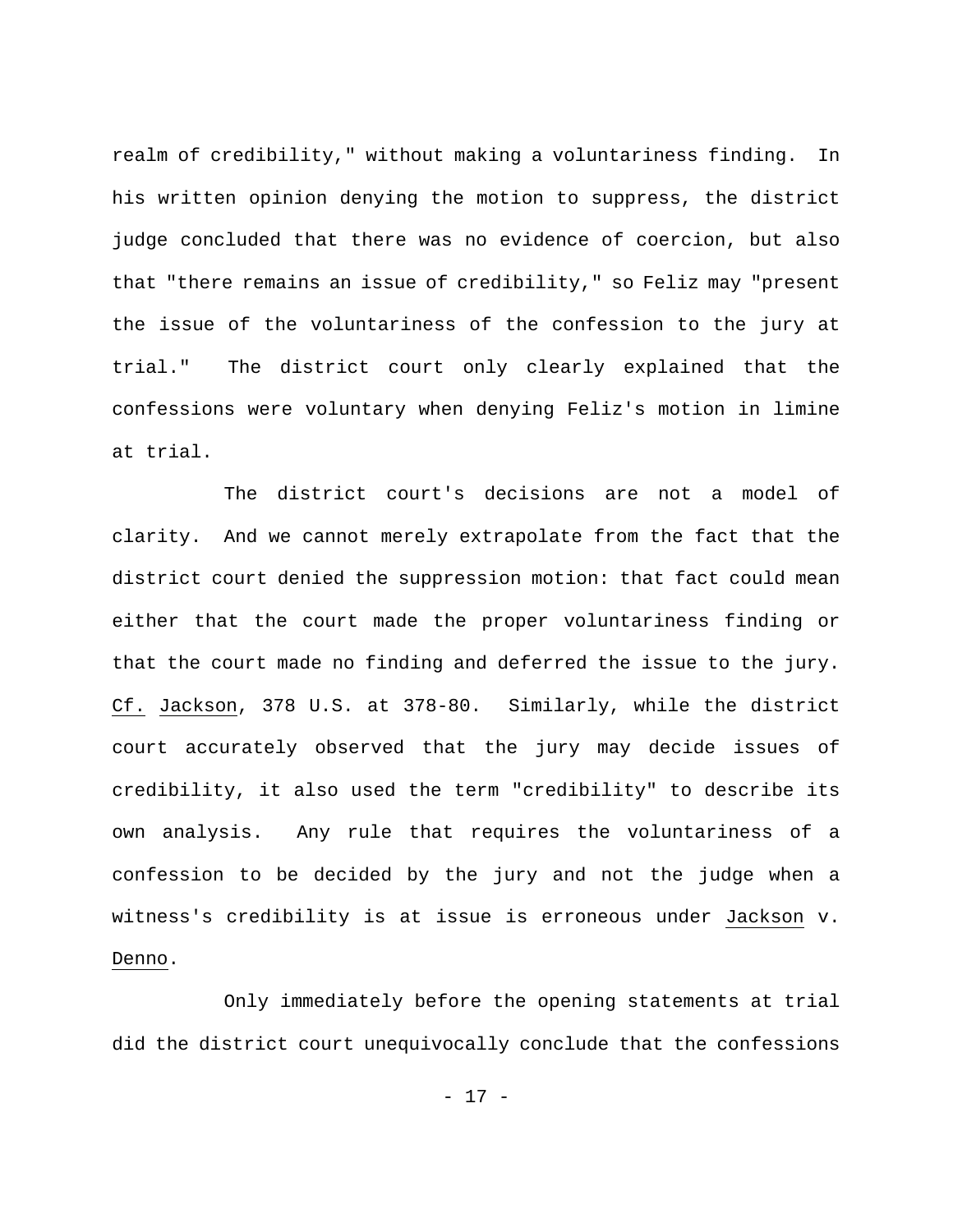were not coerced -- meaning, presumably, that they were voluntary. But that was enough to provide a sufficiently clear ruling before the opening statements at trial. "Although the judge need not make formal findings of fact or write an opinion, his conclusion that the confession is voluntary must appear from the record with unmistakable clarity." Sims, 385 U.S. at 544. That ruling came at the defendant's request, and Feliz has not suggested that he was prejudiced in any way by the ambiguity persisting between the September 15, 2012, written order and the December 11, 2012, order at trial.

### B. The Trial Judge's Ruling That the Confessions Were Voluntary

"The voluntariness of a defendant's confession is a question of law meriting de novo review." Jacques, 744 F.3d at 809. We bypass the question of whether defendant appropriately preserved his objection to the district court's voluntariness finding; the standards for plain error have been met. The error was obvious; it prejudiced Feliz, since the district court's basis for denying the motion to suppress was that no evidence of coercion was submitted at the de novo hearing; and it seriously impugned the fairness, integrity, or reputation of the proceeding. See United States v. Correa-Osorio, 784 F.3d 11, 17-18 (1st Cir. 2015).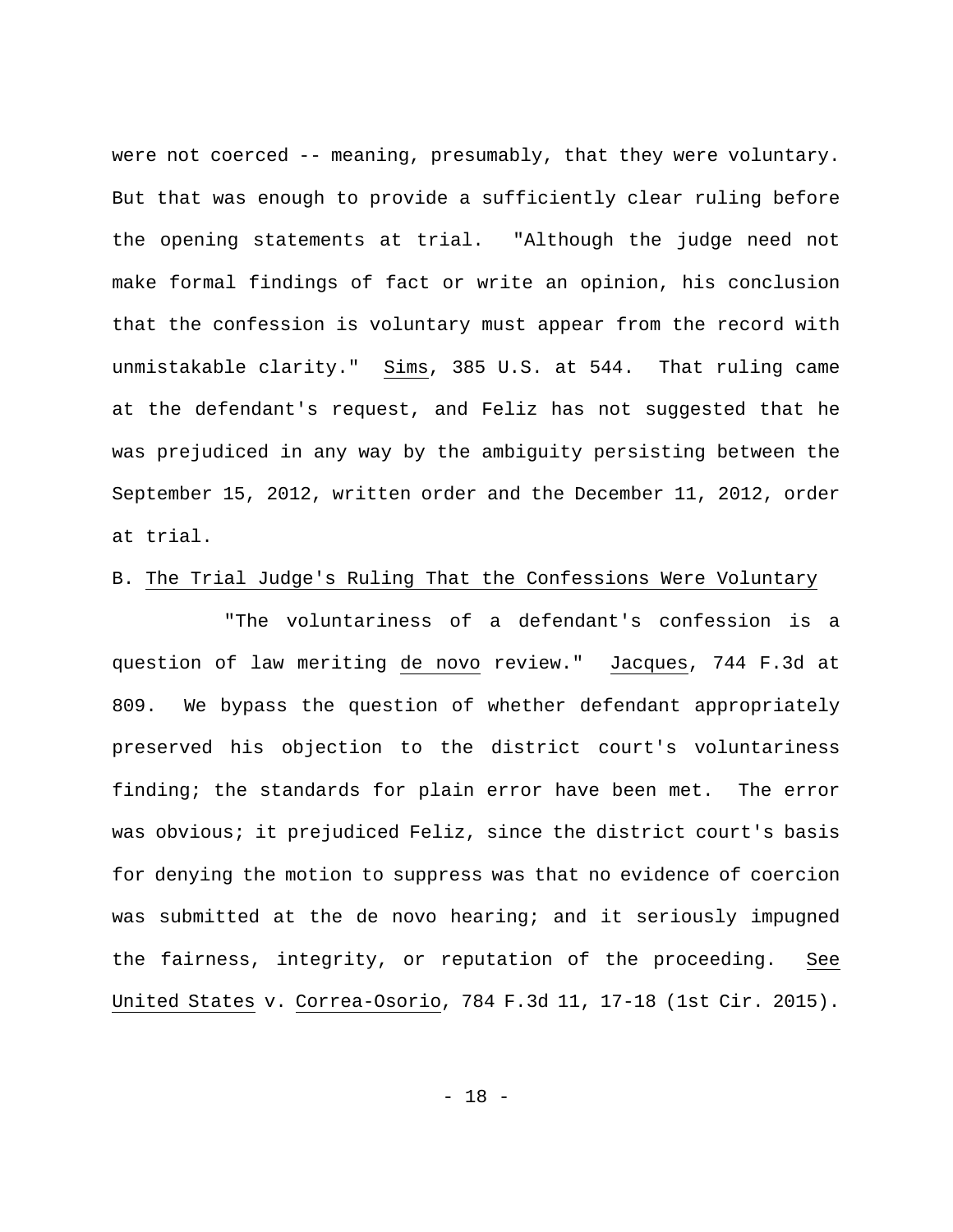The government argues only in a perfunctory footnote that the confession would be voluntary even under the events as described by Feliz's family. So the voluntariness issue hinges on the record and the explanation provided by the district court.

The district court curtailed the record before it when it excluded as hearsay Hortencia's testimony that she heard a police officer threaten Feliz with the deportation of his mother and state custody for his siblings.The court never evaluated the two competing accounts, because it ruled that only one account was before it.

This was plain error. Hearsay is a statement "the declarant does not make while testifying at the current trial or hearing," and "a party offers in evidence to prove the truth of the matter asserted in the statement." Fed. R. Evid. 801(c). Feliz did not attempt to introduce testimony of the officers' threats for the truth of the matter asserted. Hortencia testified, for example, that the officer said "your siblings are all going to the Department of Family." Before the magistrate judge, Hortencia testified that an officer said to Feliz, "We are going to deport your mother." She also testified there that the officers told Feliz that if he did not turn himself in, "they were going to deport me and they were going to call the Department of the Family

- 19 -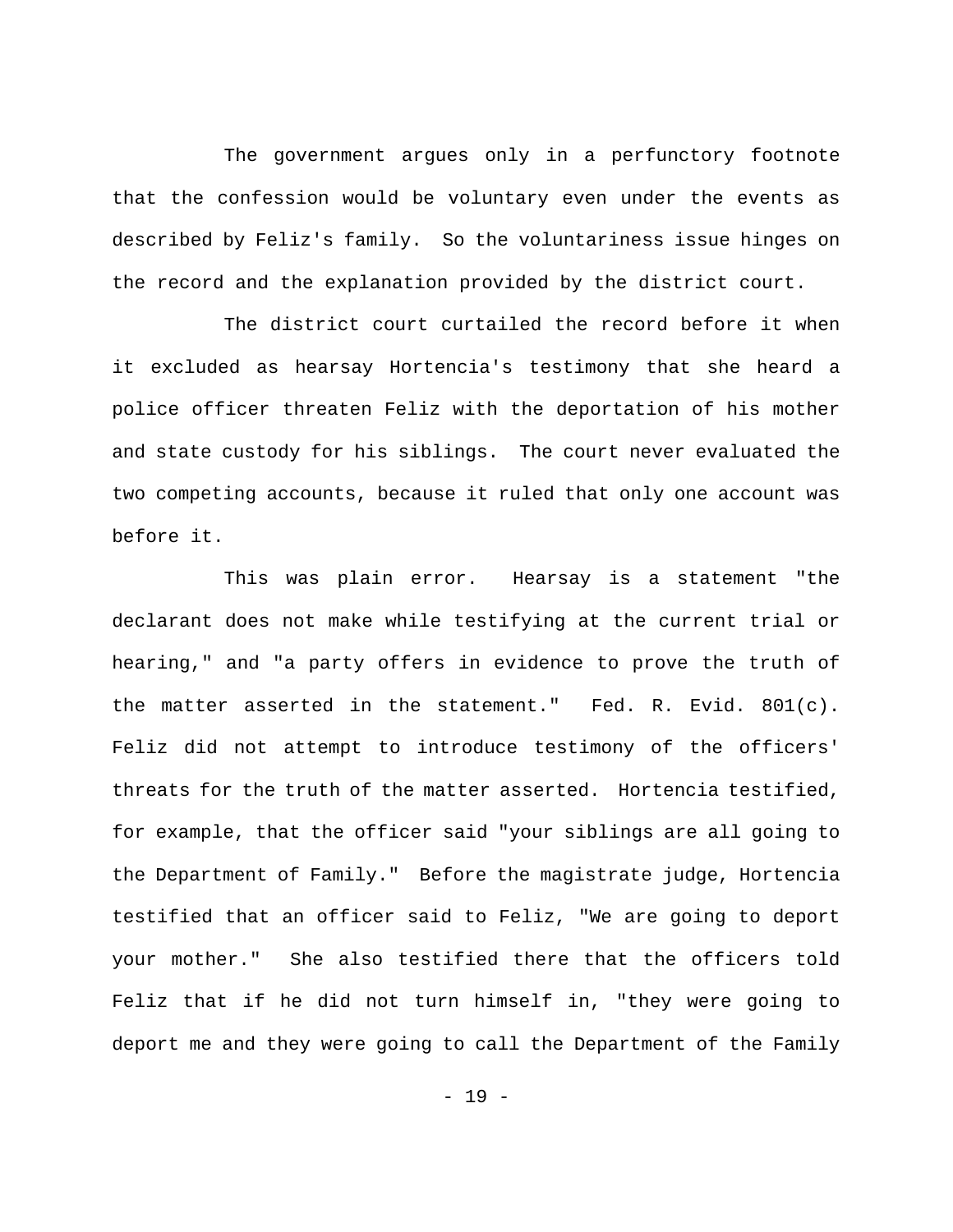to take the boy and girls."That testimony would not show that Feliz's siblings would truly be sent to the Department of the Family if he did not turn himself into police custody, or that she would have been deported. Rather, the testimony, if credible, would show the fact that the police officer made the threat to Feliz, a fact within Hortencia's personal knowledge. See Fed. R. Evid. 801(c) advisory committee's note ("If the significance of an offered statement lies solely in the fact that it was made, no issue is raised as to the truth of anything asserted, and the statement is not hearsay."); United States v. Bowles, 751 F.3d 35, 40 (1st Cir. 2014) (characterizing threats as "verbal acts that are not hearsay" (citing United States v. Diaz, 597 F.3d 56, 65 n.9 (1st Cir. 2010))); United States v. Bellomo, 176 F.3d 580, 586 (2d Cir. 1999) ("Statements offered as evidence of . . . threats . . ., rather than for the truth of the matter asserted therein, are not hearsay."); see also United States v. Walker, 665 F.3d 212, 230-31 (1st Cir. 2011).

The government falls back to its misunderstanding of the hornbook rule of evidence that an out-of-court statement may be offered to "show the effect of the words spoken on the listener." See United States v. Bailey, 270 F.3d 83, 87 (1st Cir. 2001) (citing 5 Weinstein's Federal Evidence § 801.03[4] (2d ed. 1999)).

- 20 -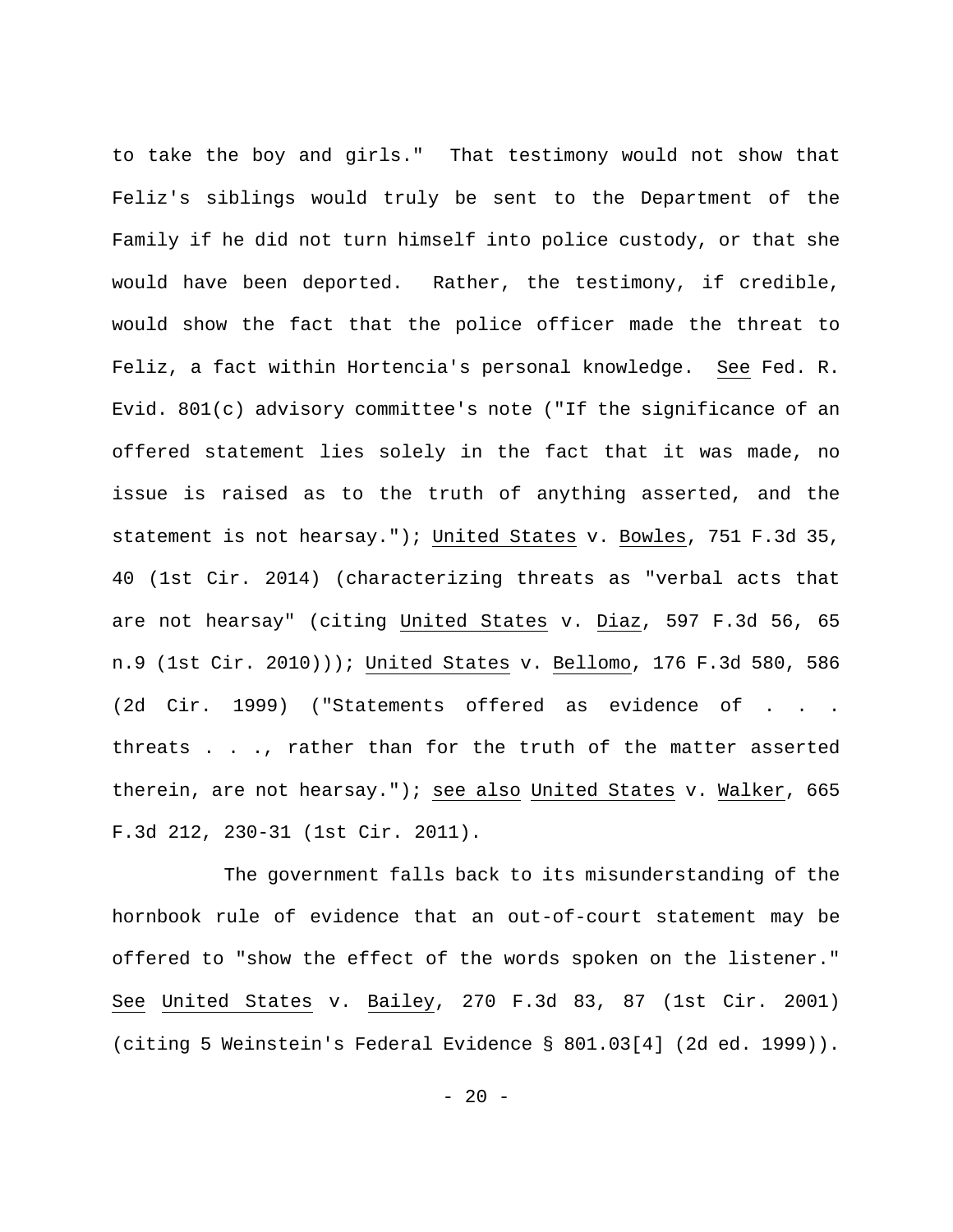Since Hortencia was not the intended recipient of the threat, the argument goes, she could not testify to it.

That is incorrect. The testimony here was offered to show the effect of the words spoken on the listener, Feliz. Even though Hortencia was not the target of the threat, she could still testify that the officer made the threatening statement and it was heard by Feliz. The factfinder can then infer the effect on Feliz from that testimony. See, e.g., Biegas v. Quickway Carriers, Inc., 573 F.3d 365, 379 (6th Cir. 2009); United States v. Lambinus, 747 F.2d 592, 597 (10th Cir. 1984); United States v. Cline, 570 F.2d 731, 734-35 (8th Cir. 1978). The government offers no case -- and we are aware of none -- suggesting that only the listener (and not an independent over-hearer of a conversation) may testify to an out-of-court statement that is relevant to the listener's state of mind. In any event, the formulation "effect of the words on the listener" is not a rigid hearsay exception, but an example of a "more common type[] of nonhearsay utterance[]." 2 McCormick on Evidence § 249 (7th ed. 2013). As we have already explained, this statement is a nonhearsay utterance because it is not being used to prove the truth of the matter asserted.<sup>3</sup>

<sup>&</sup>lt;sup>3</sup> There is no safe harbor for the government in the fact that the Federal Rules of Evidence do not generally apply in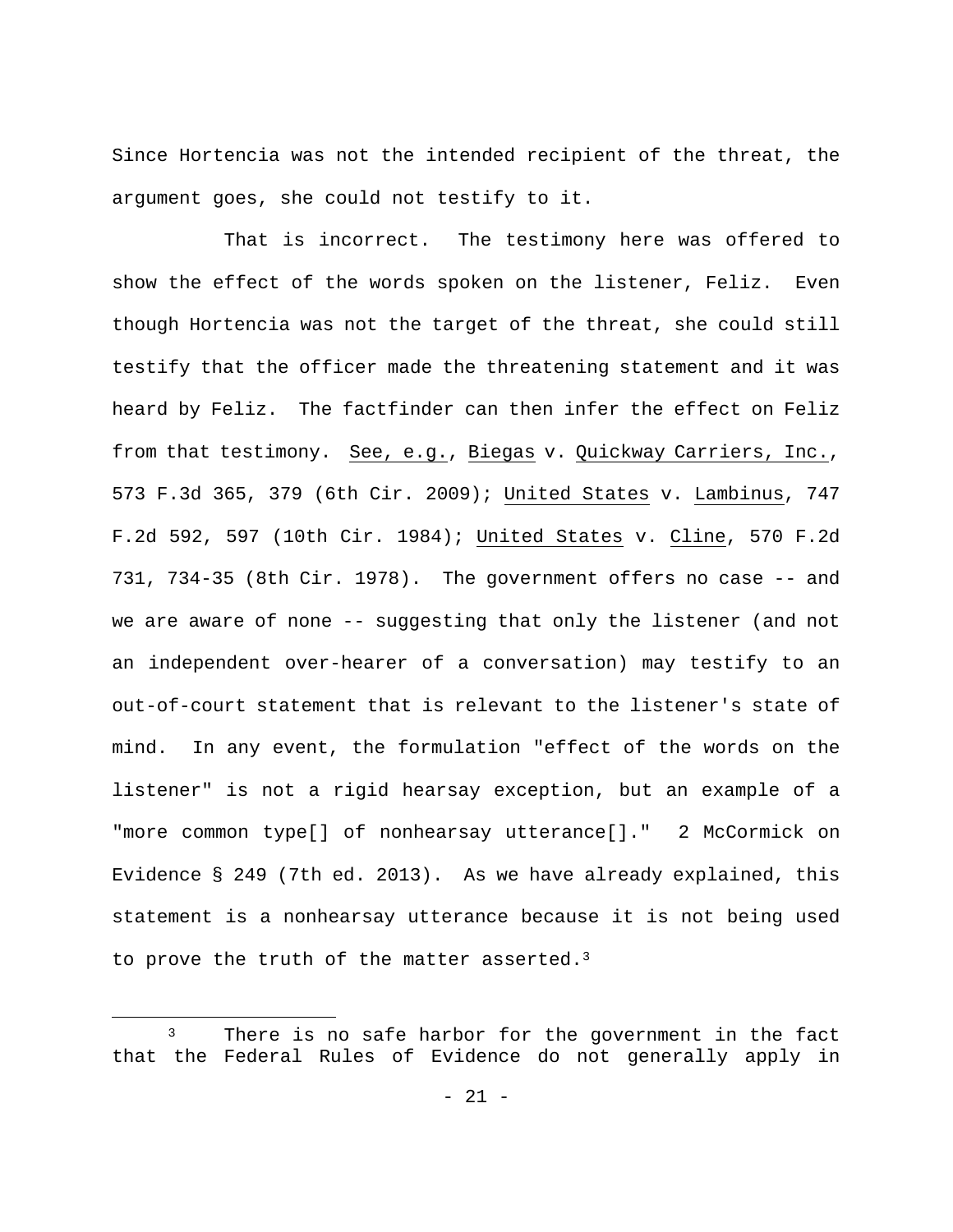Given that the improperly excluded testimony was both plausible and significant in this case, the proper course was for the district court to admit the evidence and "give it such weight as his judgment and experience counsel." United States v. Matlock, 415 U.S. 164, 175 (1974). In the written opinion, the district court simply said that there was "no evidence" of coercion and, while "[t]here may have been evidence" of coercion before the magistrate judge, "similar evidence was not reiterated in the hearing before the undersigned."4

In light of these missteps, and our inability to say they were harmless, we remand to a different district court judge to conduct a new suppression hearing. See Sims, 385 U.S. at 544; see also Matlock, 415 U.S. at 177-78. "Of course, if the [trial] court, at an evidentiary hearing, redetermines the facts and

suppression hearings, see United States v. Bunnell, 280 F.3d 46, 49 (1st Cir. 2002). If anything, the inapplicability of the Federal Rules of Evidence provide further support for why Hortencia should have been permitted to testify about what she heard, because the evidence was clearly relevant.

<sup>&</sup>lt;sup>4</sup> The government argues that any error in excluding Hortencia's testimony was harmless, because the judge found the police officers to be generally more credible than Feliz's mother and step-father.But the district court did not find Feliz's family entirely incredible, and it did not make any finding or give any reason for why it would disbelieve them had they testified on the subject of the voluntariness of Feliz's confessions. Rather, it said there was no evidence of coercion.